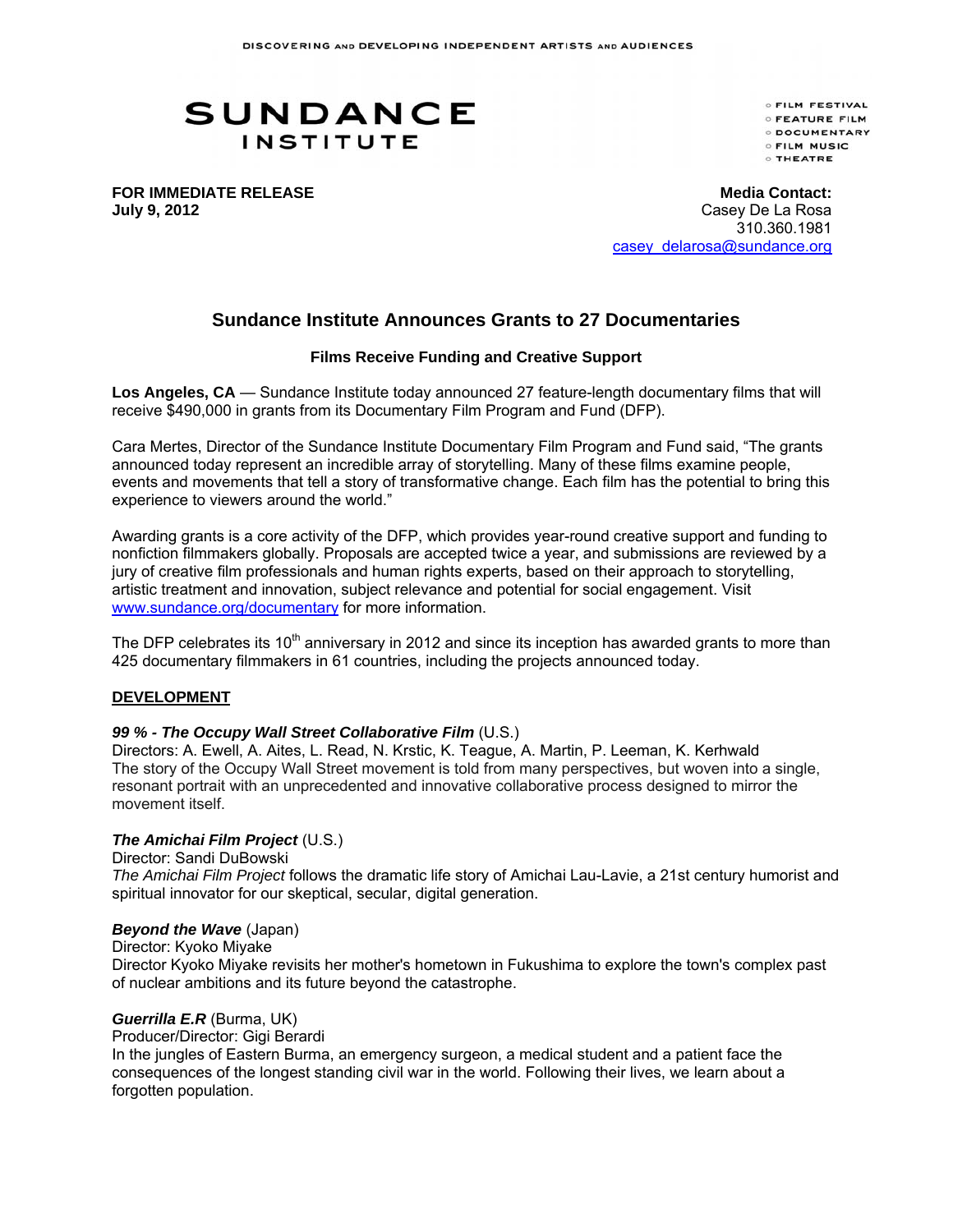# *Indian Point* (U.S.)

#### Director: Ivy Meeropol

Thirty miles from New York City, a nuclear power plant known as Indian Point must seek a 20 year license renewal to remain in operation. Yet, the pressure to close the plant is mounting. Who will win this fight and what will it mean for the future of the nuclear industry?

## *Logs of War* (Liberia / Kenya)

Directors: Anjali Nayar and Hawa Essuman

Silas Siakor, winner of the Goldman Environmental Prize, risked everything to cut off warlord Charles Taylor from the illegal timber trade that was helping fund Liberia's 14-year civil war. Now, Siakor tries to kick-start his country's struggling economy through sustainable logging.

# *Powerless* (India)

Directors: Fahad Mustafa and Deepti Kakkar

In a city with 15 hour power outages, a nimble young electrician provides Robin Hood-style services to the poor. Meanwhile, the first female chief of the electricity utility company is on a mission to dismantle the illegal connections, for good.

# *The Settlers* (Israel / Palestinian Territories)

Director: Shimon Dotan

Settlers in the West Bank have been extensively covered in the media, but rarely through the stories of settlers themselves. And never have the foreign influences and international networks that support the settlements been thoroughly explored.

# *Speed Sisters* (Palestinian Territories / UK)

Director: Amber Fares

Brought together by their love of cars and racing, the first ever Palestinian women's motor racing team take on the West Bank streetcar racing circuit, challenging male racers, their naysayers and their own self doubts.

## *The Square* (Egypt / U.S.)

Director: Jehane Noujaim How far will five determined revolutionaries go in the fight for their nation and their beliefs?

# *This is America* (U.S.)

Director: Amy Berg

*This is America* tackles the corporate takeover of the American Electoral system and the growing disenfranchisement – and disenchantment – of the American voter. By documenting the upcoming \$3 billion dollar election and the third party groups from across the political spectrum fighting to have their voices heard, we expose the fictions underpinning our system of "free and fair" elections and the high cost of our continued apathy.

# *Untitled Gay Retiree Project* (U.S.)

Director: PJ Raval

Three LGBTQ seniors navigate the adventures, challenges and surprises of life and love in their golden years.

## *Whose Country?* (Egypt / France / Kuwait / US)

Director: Mohamed Siam

Following Mubarak's downfall, long time government loyalists are confronted with burning questions about morality, loyalty and the repressive activities of the former regime.

# **PRODUCTION**

## *BaddDDD Sonia Sanchez* (U.S.)

Directors: Barbara Attie and Janet Goldwater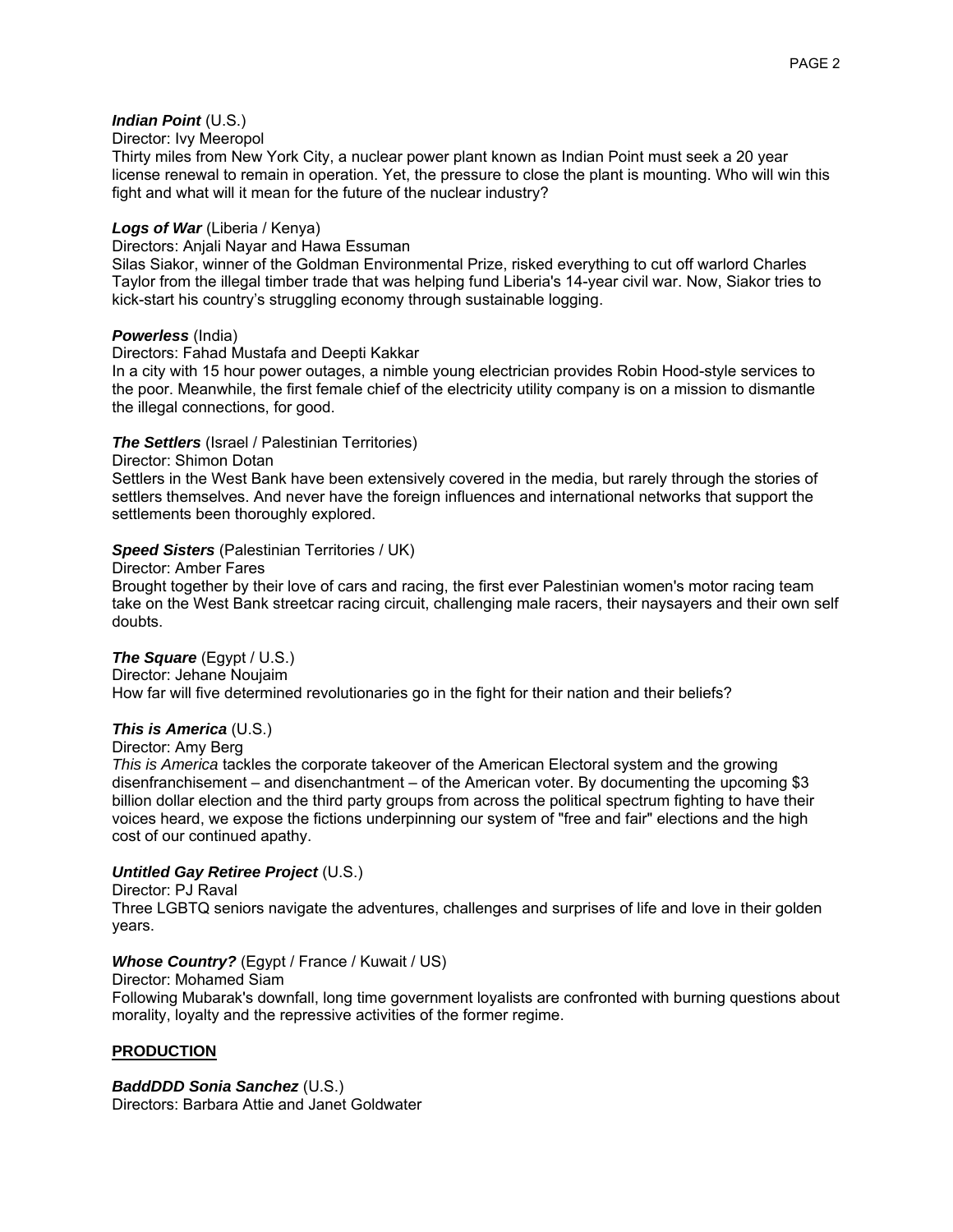For 77-year-old Sonia Sanchez, writing is both a personal and political act. She first emerged as a seminal figure in the 1960s Black Arts Movement, going on to raise her voice in the name of black culture, civil rights, and women's liberation as a poet, playwright, teacher, activist and early champion of the spoken word. In *BaddDDD Sonia Sanchez*, a life unfolds in a documentary rich with readings and jazzaccompanied performances of Sanchez's work.

## *Baglar* (Turkey)

## Directors: Melis Birder and Berke Bas

An underdog basketball team from hard scrabble Diyarbakir in Southeastern Turkey goes beyond winning games in their mission to rise above prejudice, poverty and political turmoil created by the decades long Turkish-Kurdish conflict.

# *Best Kept Secret* (U.S.)

## Director: Samantha Buck

A Newark, NJ public high school teacher races a ticking clock to find a place in the world for her students with autism before they graduate and age out of their rare support system.

## *The Fire This Time* (U.S.)

# Director: Blair Doroshwalther

One hot August night, under the neon lights of a gay friendly neighborhood in New York City, four young African American women defended themselves against an attack by an older man. Called a "Lesbian Wolfpack" in the press, these young women became immediate criminals before facing a judge and jury.

## *The Genius of Marian* (U.S.)

#### Directors: Banker White and Anna Fitch

*The Genius of Marian* follows Pam White in the early stages of Alzheimer's disease. Her son, the filmmaker, works with her as she attempts to write a book that tributes her mother, the renowned artist Marian Steele. As Pam's family comes together to support her, they must also prepare for the new reality that Alzheimer's disease brings.

## *Kathleen Cleaver and the Black Panther Symphonies* (U.S. / Algeria / France)

## Directors: Manthia Diawara and John Akomfrah

Kathleen Cleaver's life story illuminates not only the national history of the Black Panther Party and the American civil rights movements of the 1960s, but also the Algerian Revolution and the liberation struggles in Sub-Saharan Africa. Kathleen Cleaver's untold story will reveal a remarkable life lived at the centre of those many watershed maelstorms.

## *One Bullet: Afghanistan* (U.S.)

Director: Carol Dysinger One bullet, fired in darkness, hits a teenage boy. A story of one street, one family and one war unfolds as his family grapples with international forces way beyond their control.

## *Redemption* (U.S.)

## Directors: Amir Soltani and Chihiro Wimbush

Four marginal garbage recyclers fight for their piece of the American pie--the right to redeem worlds abandoned as trash. Their story paints intimate portraits of souls clinging to dignity, and provides a glimpse into the economic, racial and political winds blowing in Oakland, CA, and beyond.

## *SELECTION: Who Will Be A Gurkha* (Nepal)

#### Director: Kesang Tseten Young Nepalis compete for a few coveted position as Gurkhas, soldiers who've famously fought as part of the British Army for 200 years since the days of the Empire.

# *Stargazing* (Denmark)

Director: Berit Madsen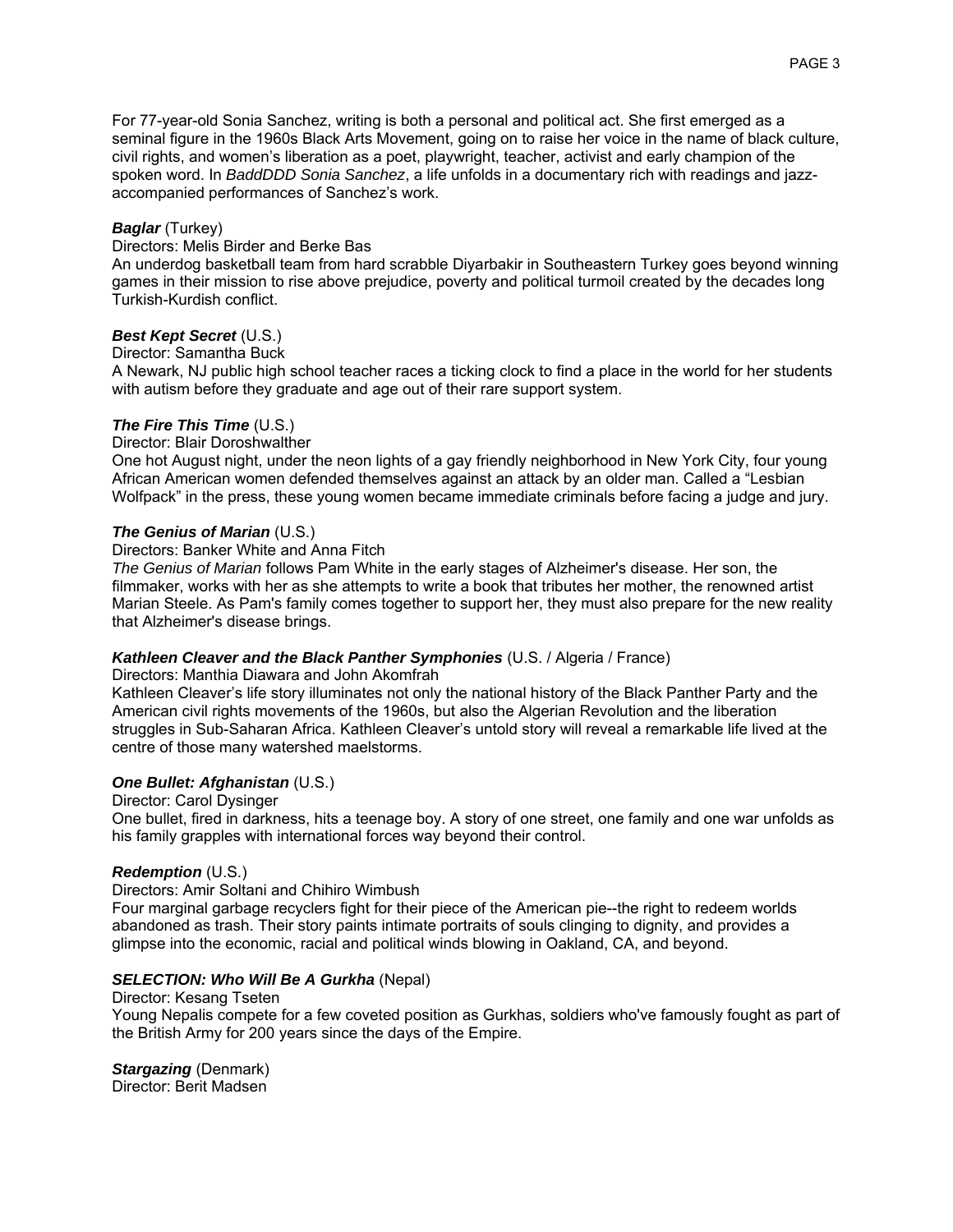A young Muslim girl dreams of becoming an astronaut. But at her age the nightly stargazing excursions in the desert are a thorn in the side of family and traditions.

#### *Totonel* (Romania)

Director: Alexander Nanau What happens when we discover that we can get more from life than our parents have to offer?

#### **AUDIENCE ENGAGEMENT**

# *Invisible War* (U.S.)

Director: Kirby Dick

*Invisible War* documents the epidemic of rape within the U.S. military, the institutions that perpetuate and cover up its existence, and its profound personal and social consequences. The Audience Engagement grant will help support and evaluate a campaign to engage the U.S. Department of Defense, specifically encouraging measures to radically reduce sexual assault rates, prosecute perpetrators, and support survivors.

## *The Law In These Parts* (Israel)

#### Director: Ra'anan Alexandrowicz

Can a modern democracy impose a prolonged military occupation on another people while retaining its core democratic values? *The Law in These Parts* tells the story of the Israeli military legal system in the Occupied Palestinian Territories. The audience engagement award will support outreach to high school teachers and students (mandatory army service follows high school), as well as to legal professionals and law students who will eventually create, interpret and uphold local laws.

## *Town Of Runners* (U.K.)

#### Director: Jerry Rothwell

*Town Of Runners* follows young Ethiopian athletes as they move from school track to national competition and from childhood to adulthood. The Audience Engagement award will support the filmmakers and partners including Running Across Borders, Tesfa Foundation and the Bekoji Youth and Sports Office. Together they will expand the work of the coach by developing three assistant coach positions; developing a ʻVisit and Train' program for foreign athletes which might bring income and employment to the town; developing new opportunities for Bekoji's athletes as guides and coaches for foreign athletes; and creating a library resource centre in the town as a focus for this work.

The Sundance Institute Documentary Film Program and Fund is made possible by generous support from Candescent Films, Cinereach, The Charles Engelhard Foundation, ESPN Films, The Ford Foundation, Hilton Worldwide, The James Irvine Foundation, The John D. and Catherine T. MacArthur Foundation, Open Society Foundations, the Joan and Lewis Platt Foundation, the S.J. and Jessie E. Quinney Foundation, the Skoll Foundation, Time Warner Foundation, Wallace Global Fund, and The J.A. & H.G. Woodruff, Jr. Charitable Trust.

## **Sundance Institute Documentary Film Program and Fund**

The Sundance Institute Documentary Film Program and Fund provides year-round support to nonfiction filmmakers worldwide. The program advances innovative nonfiction storytelling about a broad range of contemporary social issues, and promotes the exhibition of documentary films to audiences. Through the Sundance Documentary Fund, the Documentary Edit and Story Laboratory, Composers + Documentary Laboratory, Creative Producing Lab, as well as the Sundance Film Festival, the Sundance Creative Producing Summit and a variety of partnerships and international initiatives, the program provides a unique, global resource for contemporary independent documentary film. www.sundance.org/documentary